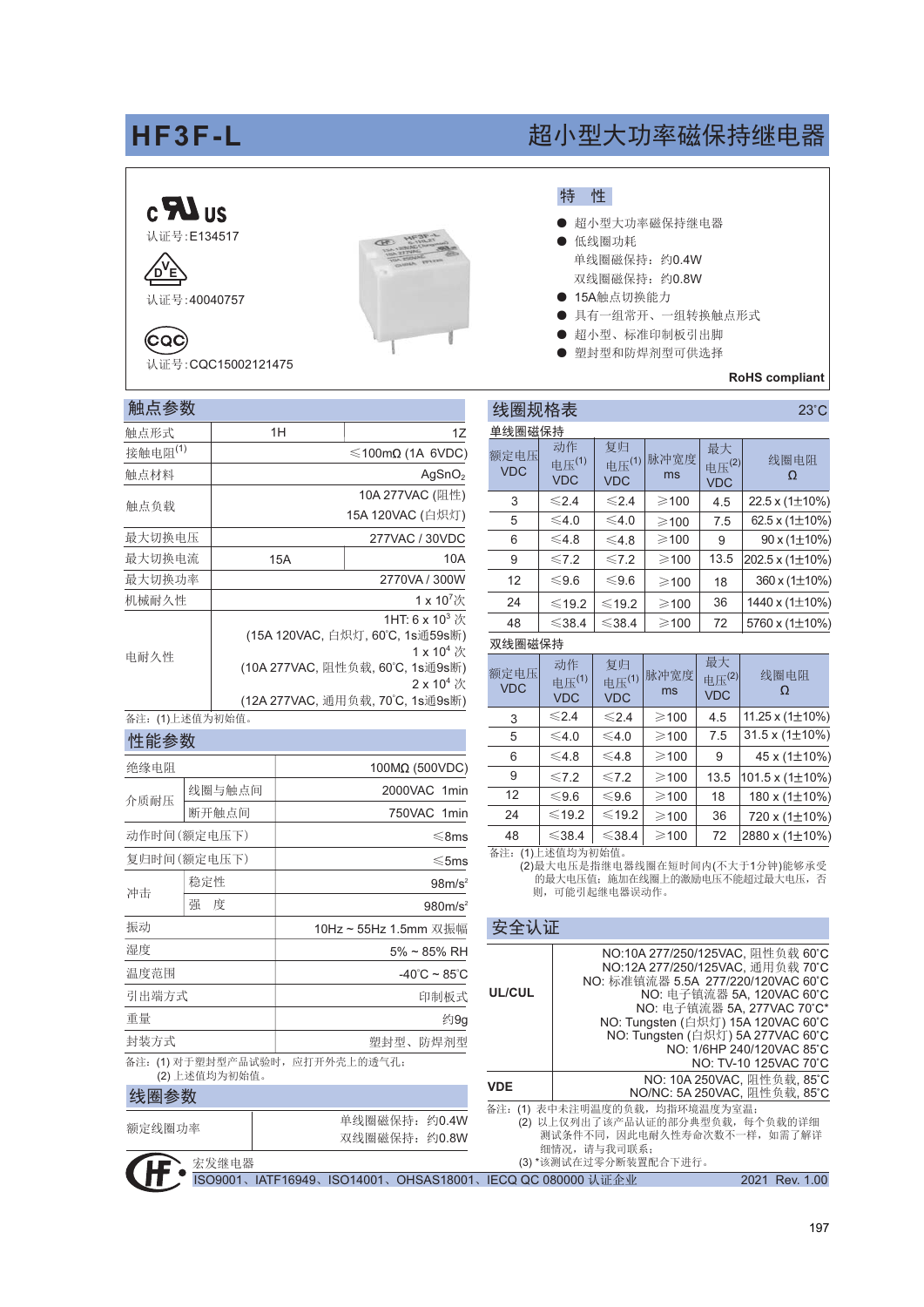| 订货标记示例 |                           |                   |  |                |   |    |  |      |       |
|--------|---------------------------|-------------------|--|----------------|---|----|--|------|-------|
|        |                           | $HF3F-L$ / 12 -1H |  |                | S | L1 |  | $-R$ | (XXX) |
| 继电器型号  |                           |                   |  |                |   |    |  |      |       |
| 线圈电压   | 3, 5, 6, 9, 12, 24, 48VDC |                   |  |                |   |    |  |      |       |
| 触点形式   | 1H: 一组常开                  | 12: 一组转换          |  |                |   |    |  |      |       |
| 封装方式   | S: 塑封型                    | 无:防焊剂型            |  |                |   |    |  |      |       |
| 线圈类型   | L1:单线圈磁保持 L2: 双线圈磁保持      |                   |  |                |   |    |  |      |       |
| 触点材料   | T: AgSnO <sub>2</sub>     |                   |  |                |   |    |  |      |       |
| 极性特点   | R: 反极性 (如接线图示)            |                   |  | 无:标准极性 (如接线图示) |   |    |  |      |       |
| 特性号(3) | XXX: 客户特殊要求 无: 标准型        |                   |  |                |   |    |  |      |       |

备注: (1) 在洁净环境 (不含H2S、SO2、NO2、粉尘等污染物) 下使用, 推荐使用防焊剂型产品;

在污染环境(含一定量的H2S、SO2、NO2、粉尘等污染物)下使用,建议使用封塑型产品,并请在实际使用中进行确认;

在行来小鬼 \ 古 \ 走里的n'25、5O2、NO2、初主寺行来初,下史用,建以使用封玺室厂品,开肩在头断使用于近行响认;<br>(2) 当继电器装入PCB板焊接后,如需进行整体清洗或表面处理,请与我司联系,以便商定合适的焊接条件,合适的产品规格;<br>(3) 客户特殊要求由我司评审后,按特性号的形式标识;<br>(4) 该产品有两种包装方式供选择:纸盒包装、型管包装。其中, 型管包装的标准尺寸长为576mm,如需特殊定制,请与我司联系。

## 外形图、接线图、安装孔尺寸

19 15.5  $3.5 + 0.5$  $0.5$  $1x0.4$ 单线圈无此引出脚  $0.3x1.1$  $2x \square 0.5$  $\Box$ 0.5

 $15.2$ 

单位: mm

安装孔尺寸(底视图)

外形图

单线圈磁保持

一组常开